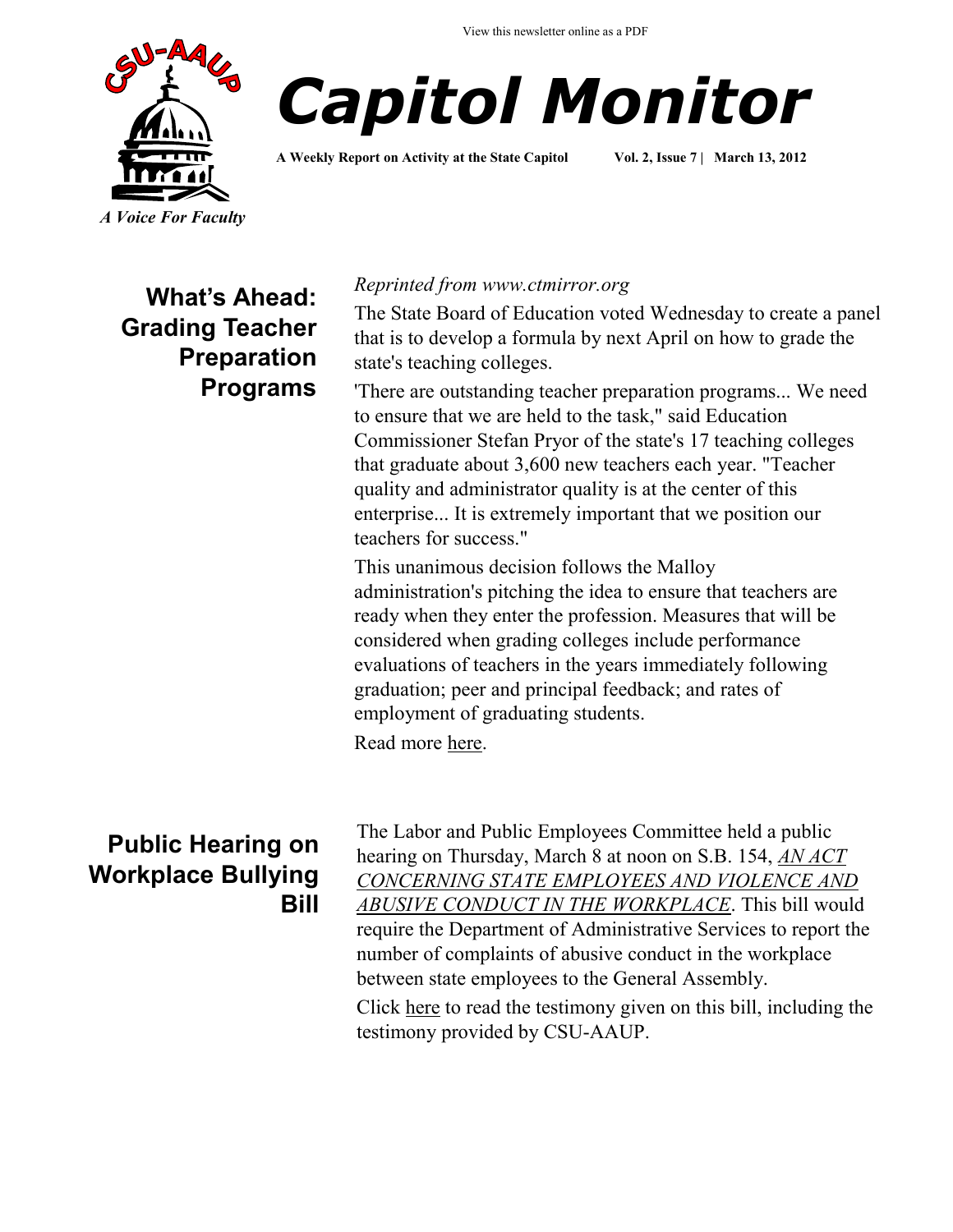## **Bills Filed: Week of 3/5**

*"I support or oppose one of these bills; what should I do?"*

- 1. Write to your legislators! Find them [here.](http://www.congressweb.com/cweb4/index.cfm?orgcode=BGAUP)
- 2. [Track](http://www.cga.ct.gov/aspx/CGAPublicBillTrack/Register.aspx) the bill so you know when public hearings are scheduled.

The following list of bills have been identified by our lobbying firm, [Betty Gallo & Co,](http://www.bettygallo.com/) as having a potential impact on our members if passed. CSU-AAUP and our lobbying firm will follow the progress of the bills throughout the session and alert our members if action is needed.

### **SB 384:** *[AN ACT CONCERNING TEACHER](http://www.cga.ct.gov/asp/cgabillstatus/cgabillstatus.asp?selBillType=Bill&bill_num=384&which_year=2012&SUBMIT1.x=0&SUBMIT1.y=0)  [PREPARATION.](http://www.cga.ct.gov/asp/cgabillstatus/cgabillstatus.asp?selBillType=Bill&bill_num=384&which_year=2012&SUBMIT1.x=0&SUBMIT1.y=0)*

*Statement of Purpose:* To enhance teacher preparation requirements to ensure that every individual graduating from a teacher preparation leading to professional certification is better qualified to teach students and ensure that Connecticut students receive the best possible education.

#### **SB 382:** *[AN ACT CONCERNING TEACHER](http://www.cga.ct.gov/asp/cgabillstatus/cgabillstatus.asp?selBillType=Bill&bill_num=382&which_year=2012&SUBMIT1.x=0&SUBMIT1.y=0)  [CERTIFICATION.](http://www.cga.ct.gov/asp/cgabillstatus/cgabillstatus.asp?selBillType=Bill&bill_num=382&which_year=2012&SUBMIT1.x=0&SUBMIT1.y=0)*

*Statement of Purpose:* To require endorsements to each elementary education grades one to six, to be valid only for grades one to six.

#### **HB 5448:** *[AN ACT CONCERNING ENGLISH LANGUAGE](http://www.cga.ct.gov/asp/cgabillstatus/cgabillstatus.asp?selBillType=Bill&bill_num=5448&which_year=2012&SUBMIT1.x=0&SUBMIT1.y=0)  [LEARNER EDUCATOR PROGRAMS IN HIGHER](http://www.cga.ct.gov/asp/cgabillstatus/cgabillstatus.asp?selBillType=Bill&bill_num=5448&which_year=2012&SUBMIT1.x=0&SUBMIT1.y=0)  [EDUCATION.](http://www.cga.ct.gov/asp/cgabillstatus/cgabillstatus.asp?selBillType=Bill&bill_num=5448&which_year=2012&SUBMIT1.x=0&SUBMIT1.y=0)*

*Statement of Purpose:* To implement the recommendations of the Speaker's English Language Learners Task Force.

### **HB 5060:** *[AN ACT ESTABLISHING A TAX CREDIT FOR](http://www.cga.ct.gov/asp/cgabillstatus/cgabillstatus.asp?selBillType=Bill&bill_num=5060&which_year=2012&SUBMIT1.x=0&SUBMIT1.y=0)  [CORPORATE DONATIONS TO SCHOLARSHIP FUNDS.](http://www.cga.ct.gov/asp/cgabillstatus/cgabillstatus.asp?selBillType=Bill&bill_num=5060&which_year=2012&SUBMIT1.x=0&SUBMIT1.y=0)*

*Statement of Purpose:* To provide a credit against the corporation business tax for businesses donating more than \$2,500 to scholarships that help Connecticut public school students attend a constituent unit.

#### **HB 5449:** *[AN ACT CONCERNING PERFORMANCE-](http://www.cga.ct.gov/asp/cgabillstatus/cgabillstatus.asp?selBillType=Bill&bill_num=5449&which_year=2012&SUBMIT1.x=0&SUBMIT1.y=0)[BASED FINANCIAL AID.](http://www.cga.ct.gov/asp/cgabillstatus/cgabillstatus.asp?selBillType=Bill&bill_num=5449&which_year=2012&SUBMIT1.x=0&SUBMIT1.y=0)*

*Statement of Purpose:* To require the Office of Financial and Academic Affairs for Higher Education to develop a plan for implementing performance-based financial aid programs.

### **HB 5422:** *[AN ACT CONCERNING THE CONNECTICUT](http://www.cga.ct.gov/asp/cgabillstatus/cgabillstatus.asp?selBillType=Bill&bill_num=5422&which_year=2012&SUBMIT1.x=0&SUBMIT1.y=0)  [HIGHER EDUCATION TRUST.](http://www.cga.ct.gov/asp/cgabillstatus/cgabillstatus.asp?selBillType=Bill&bill_num=5422&which_year=2012&SUBMIT1.x=0&SUBMIT1.y=0)*

*Statement of Purpose:* To require submittal of the required evaluation by a date when more timely information will be available and useful.